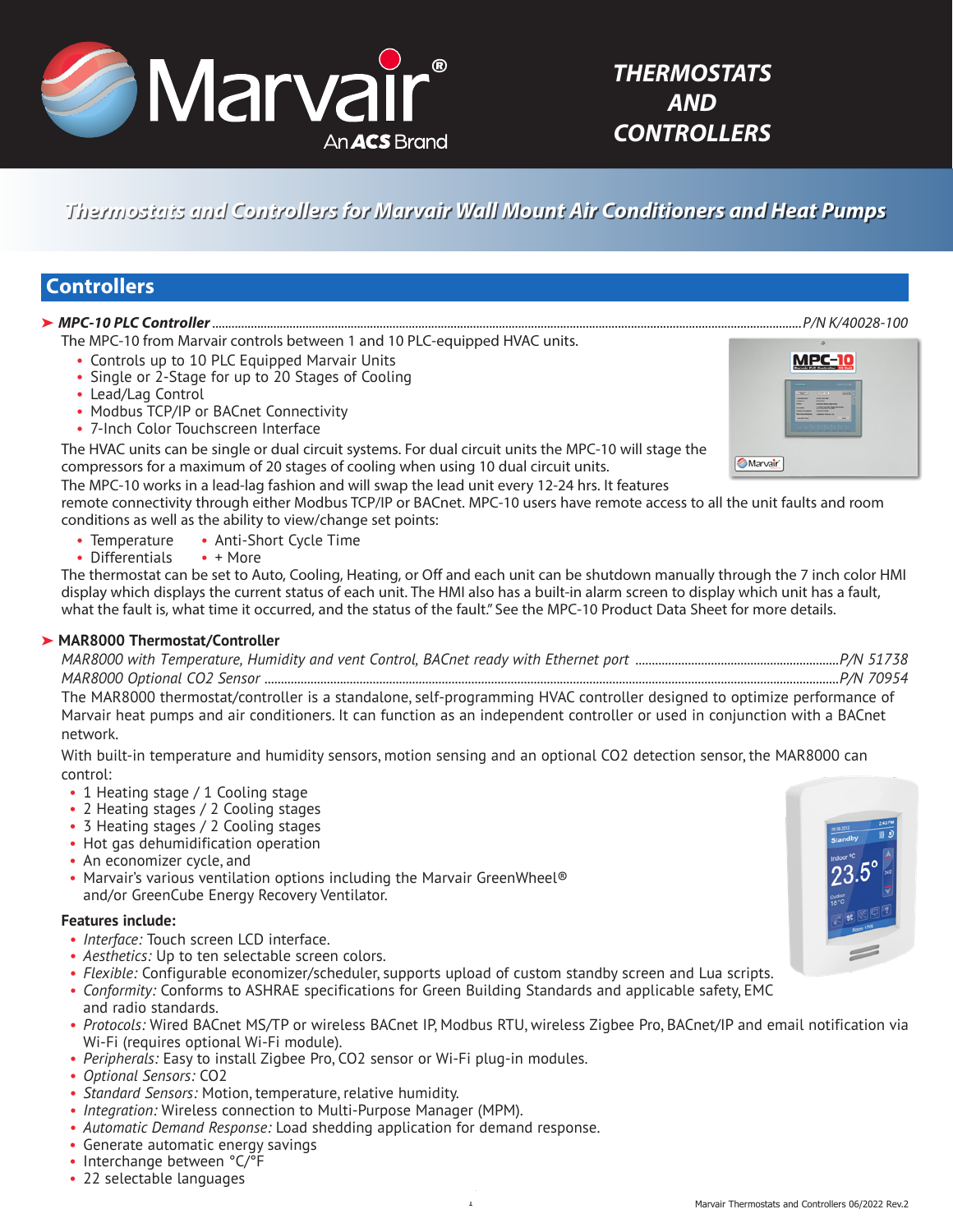#### ➤ *CoolLinks PLC-Based Telecom HVAC Controller......................................................................................................................P/N 70933*

The Marvair PLC-based CoolLinks controller sequences the operation of the two Marvair A/C units to ensure the most energy-efficient conditioning of the shelter space and the most balanced use of the conditioning equipment. The CoolLinks system determines the need to cool or heat the shelter based on an indoor temperature sensor and outside temperature/humidity sensor connected directly to the controller. When cooling or heating is required, the controller selects the unit that was not running in the previous cooling/heating cycle. This lead/lag operation ensures that each unit receives equal runtime and therefore extends the operating life of the units. In the event that one of the units is unavailable, for example, scheduled maintenance, the system will automatically select the active unit. Similarly, if the internal shelter temperature continues to rise/fall, the system will run both units.

➤ *CommStat 6 4/8 Telecom HVAC Controller..................................................................................................................... P/N S/12087-04*

➤ *CommStat 6 6/12 Telecom HVAC Controller.................................................................................................................. P/N S/12087-06*

The CommStat 6 is an HVAC controller, is available in three configurations, and is designed specifically for controlling up to six redundant air conditioners with two stage compressors in a telecommunications shelter or enclosure. The **CommStat 6 2/4** controls up to two single or 2-stage air conditioners (4 Stages max.), the **CommStat 6 4/8** controls up to four single or 2-stage air conditioners (8 Stages max.) and the **CommStat 6 6/12** controls up to six single or 2-stage air conditioners (12 Stages max.)

In addition to the control of the air conditioners, the CommStat 6 has multiple configurable outputs for remote alarms or notification. The CommStat 6 is factory programmed with standard industry set points, but can be configured on site. Settings are retained indefinitely in the event of a power loss.

### ➤ *CommStat 4 Telecom HVAC Controller*....................................................................................................................................P/N *S/07846*

The CommStat 4 HVAC controller is designed specifically for controlling two redundant air conditioners or heat pumps with 2-Stage compressors. The CommStat 4 has seven outputs for remote alarms or notification. Status LED's indicate HEAT, COOL, POWER and the LEAD unit. When a fault is detected, an alarm LED flashes and the LCD screen displays the fault. The CommStat can be daisy chained with a second CommStat 4 controllers for controlling up to four air conditioners in one shelter. See the CommStat 4 PDS for more details.

➤ *CommStat 4 ModBus Adapter* ........................................................................................................................................................P/N *03272*

The self-contained Marvair® Modbus Interface Adapter provides an Ethernet gateway to the Marvair CommStat™ 4 HVAC controller through which an external host can read and write information from the CommStat 4 as if it were a device on a Modbus TCP network. It is powered by 24VDC or 48VDC. The external host located, for example, within a Network Operations Center (NOC), can then monitor and control the operation of the HVAC units connected to the CommStat 4 controller. The adapter supports CommStat 4 controllers with protocol version 3 or later with software revision 67 or later.

#### ➤ *CommStat3™ Lead/Lag Microprocessor Controller*..........................................................................................................*P/N S/04581*

Solid state controller designed to operate a fully or partially redundant air conditioning system. Ensures equal wear on both air conditioners while allowing the lag unit to assist upon demand. Lead/ lag changeover is factory set at 7 days, but is field programmable in 1/2 day increments from 1/2 to 7 days. The CommStat 3™ Controller has LED's to indicate status & function, digital display of temperature, a comfort override button for energy savings, five alarm relays, a built in temperature sensor and is fully programmable. See the CommStat 3 PDS for more details.

#### ➤ **Thermostats for Single Stage Heat Pumps and Air Conditioners**

*Digital, Seven Day Programmable Thermostat ...........................................................................................................................P/N 50123*  1 stage heat, 1 stage cool. Fan switch: Auto & On. Auto-changeover. Keypad lockout. Non-volatile program memory. Title 24 compliant*.*

### ➤ **Thermostats for Single Stage Heat Pumps (no electric heat)**

*Digital, Non-Programmable Thermostat .......................................................................................................................................P/N 50186* One stage cool/One stage heat. Manual or auto changeover. Fan mode: Auto or On. Permanent retention of settings upon power loss. Field adjustable temperature calibration. Max heat and minimum cool set points. Adjustable temperature differential. Remote sensor capable. Keypad lock out. Status LED. °F or °C selectable.